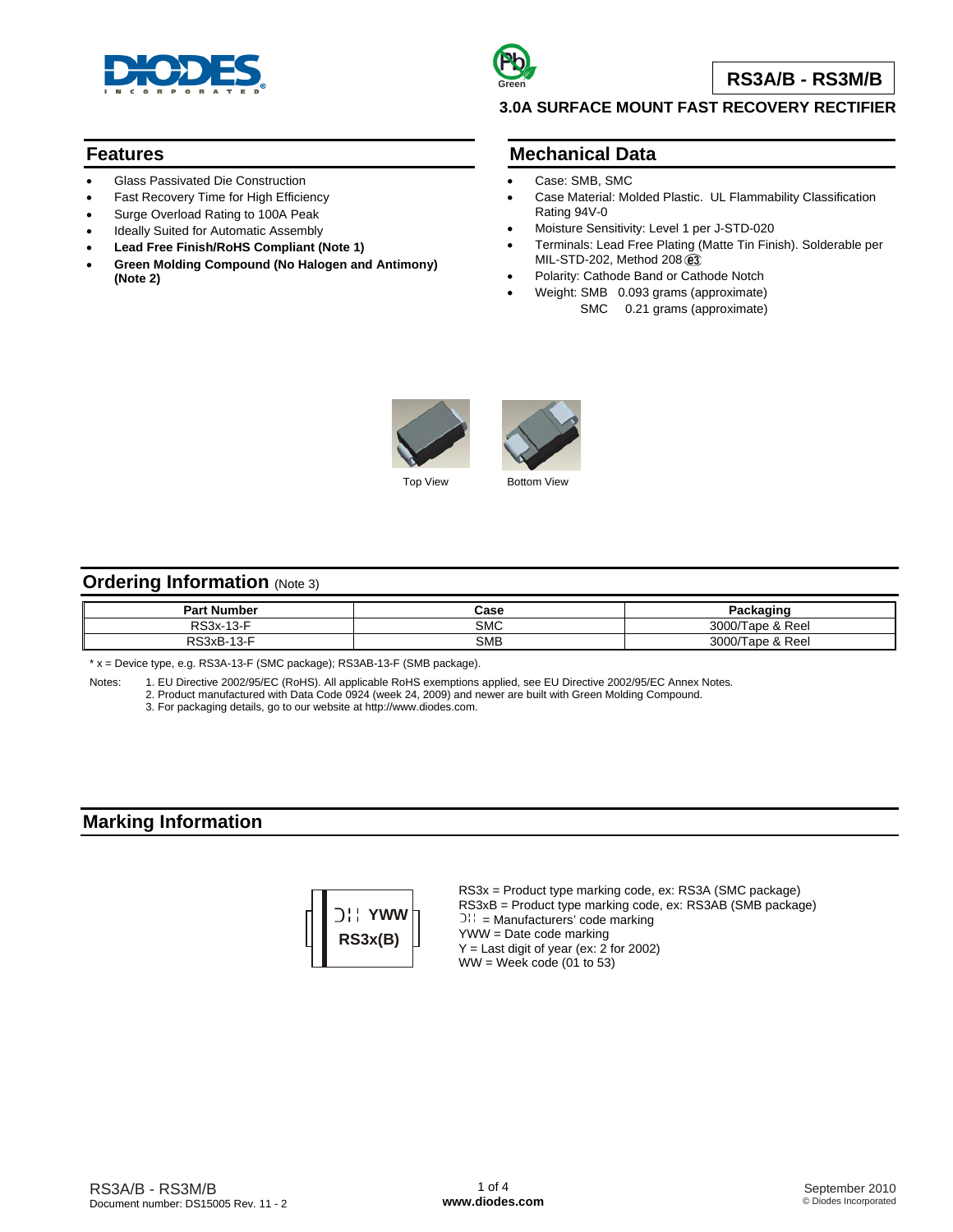

#### **Maximum Ratings** @T<sub>A</sub> = 25°C unless otherwise specified

Single phase, half wave, 60Hz, resistive or inductive load.

For capacitance load, derate current by 20%.

| Characteristic                                                                                                 | Symbol                              | RS <sub>3</sub><br><b>A/AB</b> | RS <sub>3</sub><br><b>B/BB</b> | RS <sub>3</sub><br>D/DB | RS <sub>3</sub><br>G/GB | RS <sub>3</sub><br><b>J/JB</b> | RS <sub>3</sub><br><b>K/KB</b> | RS <sub>3</sub><br>M/MB | Unit           |
|----------------------------------------------------------------------------------------------------------------|-------------------------------------|--------------------------------|--------------------------------|-------------------------|-------------------------|--------------------------------|--------------------------------|-------------------------|----------------|
| Peak Repetitive Reverse Voltage<br><b>Working Peak Reverse Voltage</b><br><b>IDC Blocking Voltage (Note 4)</b> | Vrrm<br>V <sub>RWM</sub><br>$V_{R}$ | 50                             | 100                            | 200                     | 400                     | 600                            | 800                            | 1000                    |                |
| <b>RMS Reverse Voltage</b>                                                                                     | V <sub>R(RMS)</sub>                 | 35                             | 70                             | 140                     | 280                     | 420                            | 560                            | 700                     |                |
| Average Rectified Output Current<br>@ T $\tau$ = 75°C l                                                        | Io                                  |                                |                                |                         | 3.0                     |                                |                                |                         |                |
| Non-Repetitive Peak Forward Surge Current<br>8.3ms Single Half Sine-Wave Superimposed on Rated Load            |                                     |                                |                                |                         | 100                     |                                |                                |                         | $\overline{A}$ |

#### **Thermal Characteristics**

| Characteristic                                           |                          | Svmbol | Value           | Unit   |
|----------------------------------------------------------|--------------------------|--------|-----------------|--------|
| Typical Thermal Resistance Junction to Terminal (Note 5) | <b>SMB</b><br><b>SMC</b> | K⊕JT   |                 | °C/W∥  |
| Operating and Storage Temperature Range                  |                          | I STG  | $-65$ to $+150$ | $\sim$ |

## **Electrical Characteristics** @TA = 25°C unless otherwise specified

| <b>Characteristic</b>                |                       | <b>Symbol</b>         | RS <sub>3</sub><br><b>A/AB</b> | RS <sub>3</sub><br><b>B/BB</b> | RS <sub>3</sub><br>D/DB | RS <sub>3</sub><br>G/GB | RS <sub>3</sub><br><b>J/JB</b> | RS <sub>3</sub><br><b>K/KB</b> | RS3<br><b>M/MB</b> | Unit |
|--------------------------------------|-----------------------|-----------------------|--------------------------------|--------------------------------|-------------------------|-------------------------|--------------------------------|--------------------------------|--------------------|------|
| Forward Voltage                      | $@$ IF = 3.0A         | <b>V<sub>FM</sub></b> |                                |                                |                         | 1.3                     |                                |                                |                    |      |
| <b>IPeak Reverse Current</b>         | @ $T_A = 25^{\circ}C$ |                       |                                |                                |                         | 5.0                     |                                |                                |                    |      |
| at Rated DC Blocking Voltage (Note 4 | @ $T_A = 125$ °C      | <b>IRM</b>            |                                |                                |                         | 250                     |                                |                                |                    | μA   |
| Maximum Recovery Time (Note 6)       |                       | lrr                   |                                |                                | 150                     |                         | 250                            |                                | 500                | ns   |
| Typical Total Capacitance (Note 7)   |                       | Cт                    |                                |                                |                         | 50                      |                                |                                |                    | pF   |

Notes: 4. Short duration pulse test used to minimize self-heating effect.<br>5. Thermal Resistance: Junction to terminal, unit mounted on PC board with 5.0 mm<sup>2</sup> (0.013 mm thick) copper pads as heat sink.

6. Reverse recovery test conditions:  $I_F = 0.5A$ ,  $I_R = 1.0A$ ,  $I_{rr} = 0.25A$ . See Figure 5.

7. Measured at 1.0MHz and applied reverse voltage of 4.0V DC.



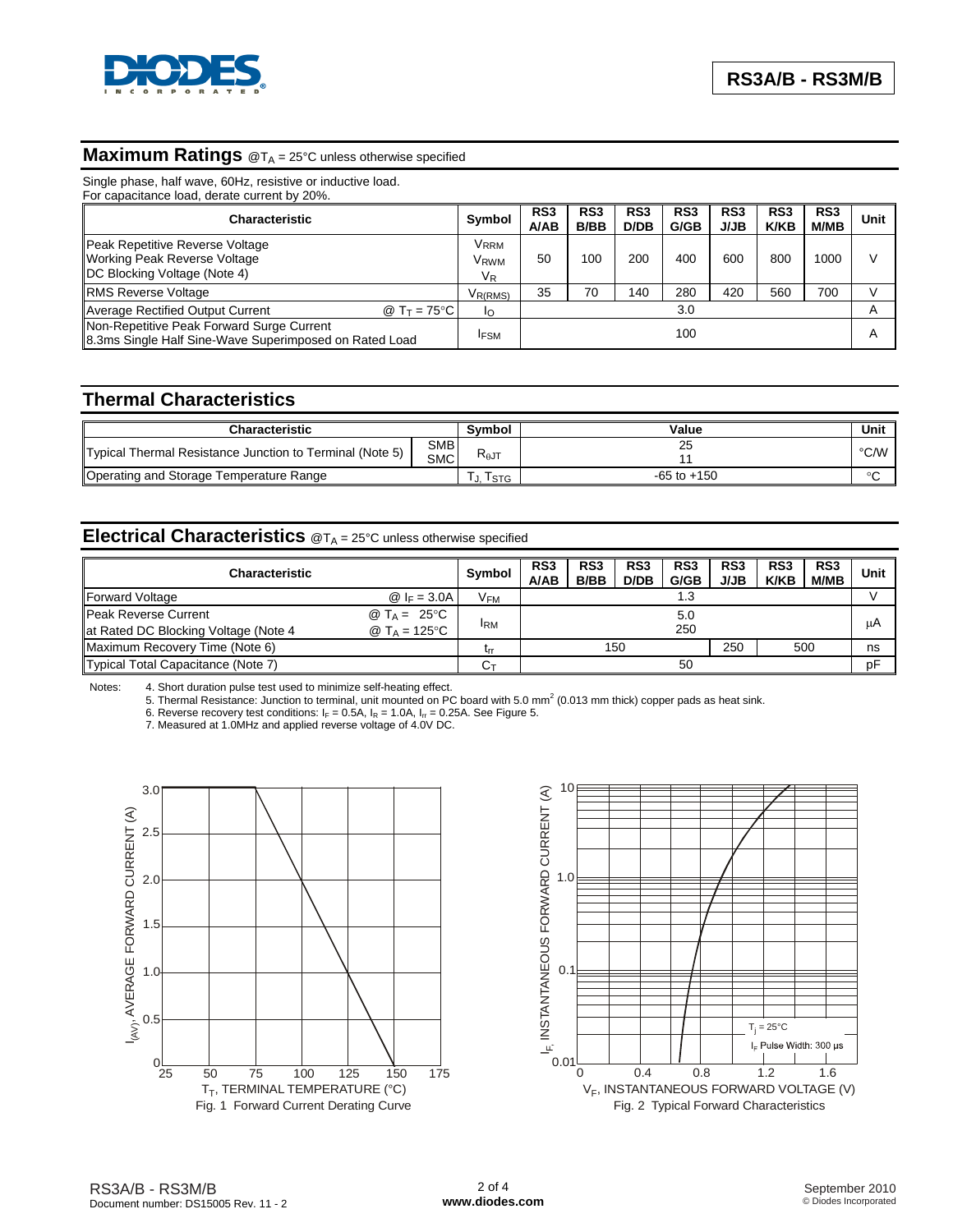

# **RS3A/B - RS3M/B**



2. Rise Time = 10ns max. Input Impedance =  $50\Omega$ .

Fig. 5 Reverse Recovery Time Characteristic and Test Circuit

## **Package Outline Dimensions**



|                  | <b>SMB</b> |      |  |  |  |
|------------------|------------|------|--|--|--|
| Dim              | Min        | Max  |  |  |  |
| Α                | 3.30       | 3.94 |  |  |  |
| в                | 4.06       | 4.57 |  |  |  |
| C                | 1.96       | 2.21 |  |  |  |
| D                | 0.15       | 0.31 |  |  |  |
| E                | 5.00       | 5.59 |  |  |  |
| G                | 0.05       | 0.20 |  |  |  |
| н                | 0.76       | 1.52 |  |  |  |
| J                | 2.00       | 2.50 |  |  |  |
| Dimensions in mm |            |      |  |  |  |
|                  |            |      |  |  |  |

| <b>SMC</b>  |      |      |  |  |  |
|-------------|------|------|--|--|--|
| Dim         | Min  | Max  |  |  |  |
| A           | 5.59 | 6.22 |  |  |  |
| в           | 6.60 | 7.11 |  |  |  |
| C           | 2.75 | 3.18 |  |  |  |
| D           | 0.15 | 0.31 |  |  |  |
| E           | 7.75 | 8.13 |  |  |  |
| G           | 0.10 | 0.20 |  |  |  |
| н           | 0.76 | 1.52 |  |  |  |
| J           | 2.00 | 2.50 |  |  |  |
| mensions in |      |      |  |  |  |